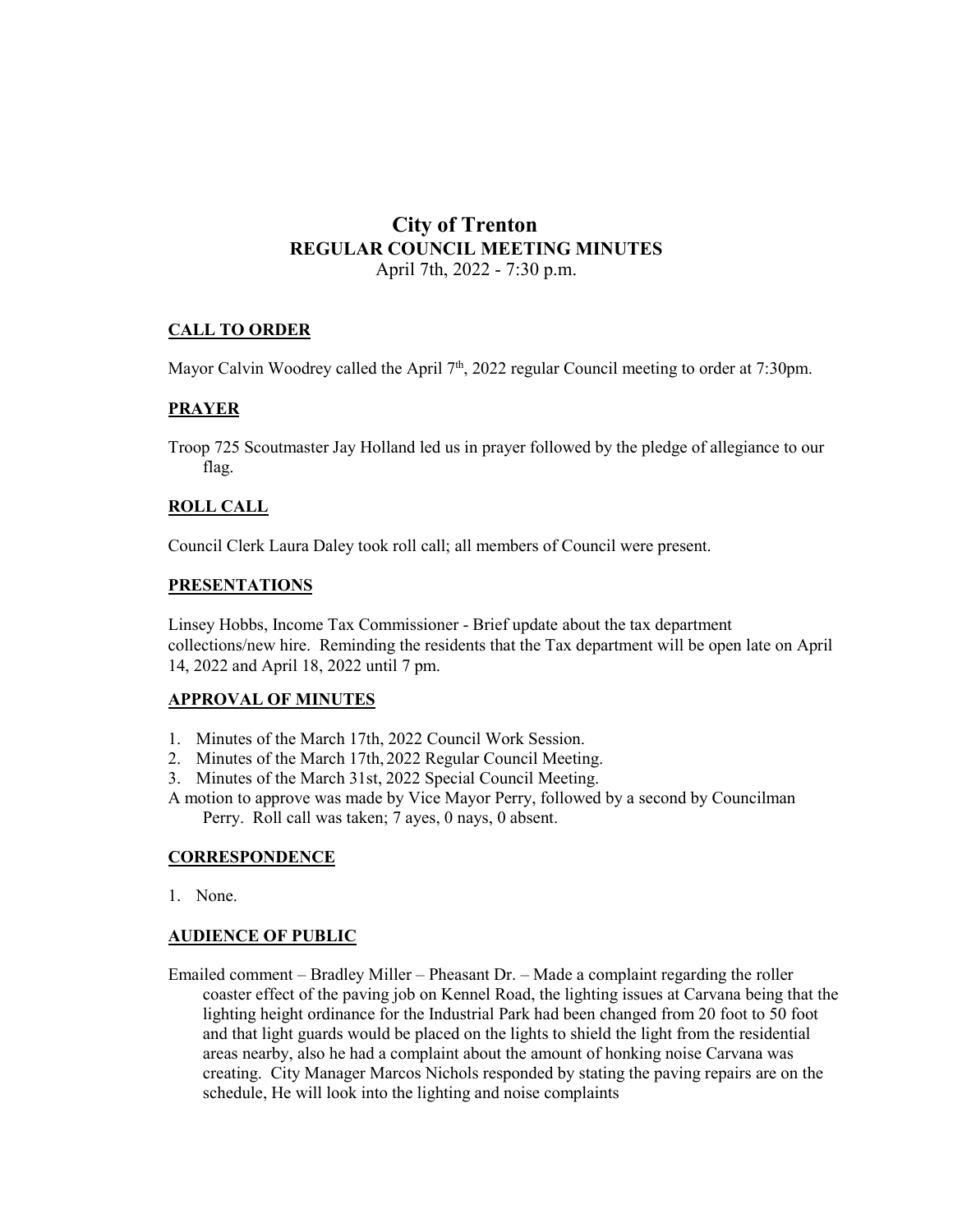A question regarding when the traffic lights on Kennel and Wayne Madison will be active. The answer was April 12<sup>th</sup>.

#### **UNFINISHED BUSINESS**

1. None.

# **PUBLIC HEARINGS**

1. None.

#### **NEW BUSINESS**

1. A MOTION TO RESCIND THE MOTION AUTHORIZING THE CITY MANAGER TO ENTER INTO A PURCHASE AGREEMENT WITH GREVE CHRYSLER FOR THE PURPOSE OF PURCHASING A 2022 DODGE DURANGO IN THE AMOUNT NOT TO EXCEED FORTY THOUSAND DOLLARS AND NO CENTS (\$40,000.00) FOR USE BY THE CITY OF TRENTON POLICE DEPARTMENT OPERATIONS AND AUTHORIZING THE MOTION PRESENTED APRIL 7<sup>TH</sup>, 2022 TO REPLACE THIS MOTION.

 A motion to rescind was made by Councilwoman Harris, followed by a second by Vice Mayor Perry. Roll call was taken; 7 ayes, 0 nays, 0 absent.

2. A MOTION AUTHORIZING THE CITY MANAGER TO PAY FOR LEGAL FEES, PAYABLE TO BRICKER & ECKLER LLP., AT A COST OF \$15,896.50 AND FURTHER, AUTHORIZING THE TREASURER TO APPROVE THE THEN AND NOW CERTIFICATE RELATED THERETO IN COMPLIANCE WITH AND PURSUANT TO OHIO REVISED CODE SECTION 5705.41(D) AND CITY OF TRENTON RESOLUTION NO. 09-2012.

A motion was made by Vice Mayor Perry to authorize, followed by a second by Councilwoman Harris. Roll call was taken; 7 ayes, 0 nays, 0 absent.

3. A MOTION AUTHORIZING THE CITY MANAGER TO PAY FOR LEXIPOL IMPLEMENTATION AND ANNUAL LAW ENFORCEMENT MANUALS AND TRAINING BULLETINS, PAYABLE TO LEXIPOL, LLC., AT A COST OF \$27,786.29 AND FURTHER, AUTHORIZING THE TREASURER TO APPROVE THE THEN AND NOW CERTIFICATE RELATED THERETO IN COMPLIANCE WITH AND PURSUANT TO OHIO REVISED CODE SECTION 5705.41(D) AND CITY OF TRENTON RESOLUTION NO. 09-2012.

A motion was made by Vice Mayor Perry to authorize, followed by a second by Councilwoman Montgomery. Roll call was taken; 7 ayes, 0 nays, 0 absent.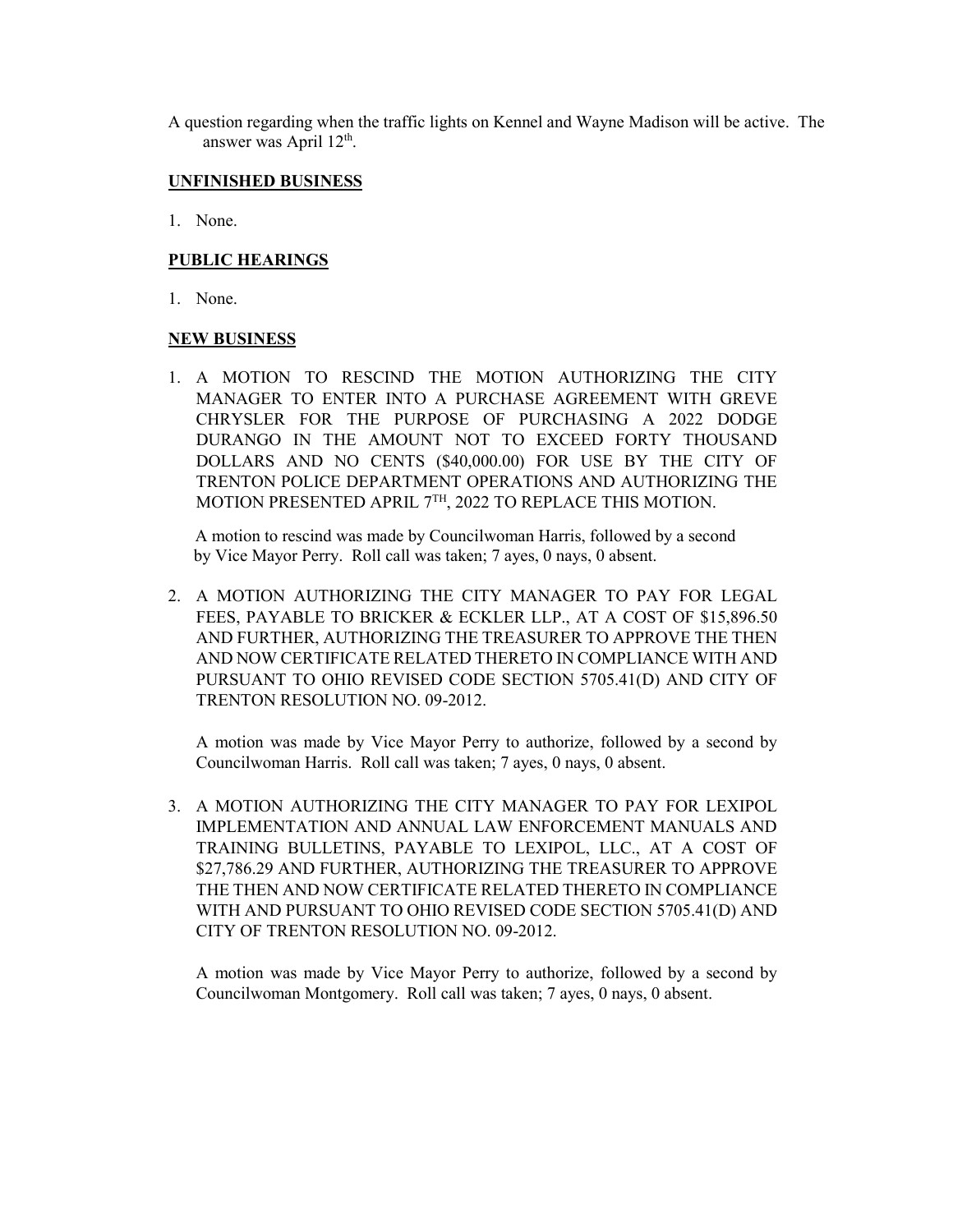4. A MOTION AUTHORIZING THE CITY MANAGER TO PAY FOR 2021 HOLIDAY DECORATIONS, PAYABLE TO TEMPLE DISPLAY, LTD., AT A COST OF \$5,026.09 AND FURTHER, AUTHORIZING THE TREASURER TO APPROVE THE THEN AND NOW CERTIFICATE RELATED THERETO IN COMPLIANCE WITH AND PURSUANT TO OHIO REVISED CODE SECTION 5705.41(D) AND CITY OF TRENTON RESOLUTION NO. 09-2012.

A motion was made by Vice Mayor Perry to authorize, followed by a second by Councilwoman Montgomery. Roll call was taken; 7 ayes, 0 nays, 0 absent.

5. A MOTION AUTHORIZING THE CITY MANAGER TO ENTER INTO A PURCHASE AGREEMENT WITH IMS TECHNOLOGY AND SECURITY FOR THE PURPOSE OF PURCHASING SERVER, HARDWARE, & SOFTWARE TO VIDEO RECORDING AT THE COMMUNTY PARK IN AN AMOUNT OF NOT TO EXCEED FIFTY-FIVE THOUSAND EIGHT HUNDRED SIXTY-THREE DOLLARS AND FIFTY-FIVE CENTS (\$55,863.55) AUTHORIZING THE CITY MANAGER TO SIGN ALL DOCUMENTS RELATED THERETO.

A motion was made by Vice Mayor Perry to authorize, followed by a second by Councilwoman Montgomery. Roll call was taken; 7 ayes, 0 nays, 0 absent.

6. A MOTION AUTHORIZING THE CITY MANAGER TO ENTER INTO A PURCHASE AGREEMENT WITH DON FRANKLIN CHRYSLER, JEEP, DODGE, RAM, FOR THE PURPOSE OF PURCHASING A 2022 DODGE DURANGO IN THE AMOUNT NOT TO EXCEED FORTY THOUSAND DOLLARS AND NO CENTS (\$40,000.00) FOR USE BY THE CITY OF TRENTON POLICE DEPARTMENT OPERATIONS AND AUTHORIZING THE CITY MANAGER TO SIGN ALL DOCUMENTS RELATED THERETO.

A motion was made by Vice Mayor Perry to authorize, followed by a second by Councilman Agee. Roll call was taken; 7 ayes, 0 nays, 0 absent.

# **LEGISLATION**

1. AN ORDINANCE PROVIDING FOR THE ISSUANCE OF NOT TO EXCEED \$1,750,000 ROAD IMPROVEMENT BOND ANTICIPATION NOTES, 2022 RENEWAL, BY THE CITY OF TRENTON, OHIO, IN ANTICIPATION OF THE ISSUANCE OF BONDS, AND DECLARING AN EMERGENCY. **(First Reading)**

City attorney Nick Ziepfel read this Ordinance in full. The next reading will be at the April 21<sup>st</sup> Council meeting.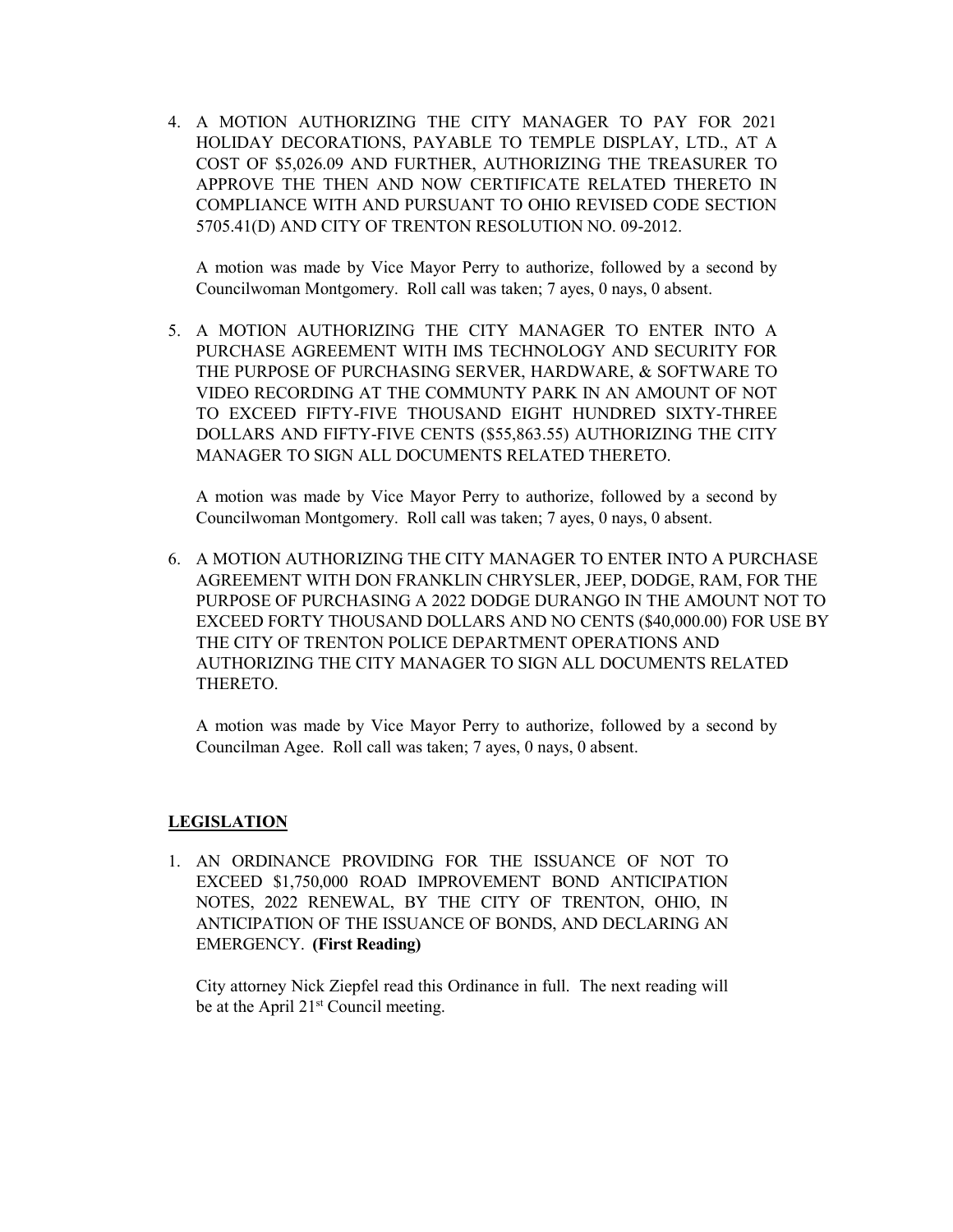2. AN ORDINANCE AMENDING SECTION 210.02 OF THE CODIFIED ORDINANCES OF THE CITY OF TRENTON, OHIO. **(First Reading)**

City attorney Nick Ziepfel read this Ordinance in full. The next reading will be at the April 21<sup>st</sup> Council meeting.

3. AN ORDINANCE APPROVING THE EDITING AND INCLUSION OF CERTAIN ORDINANCES AS PARTS OF THE VARIOUS COMPONENT CODES OF THE CODIFIED ORDINANCES; PROVIDING FOR THE ADOPTION OF NEW MATTER IN THE UPDATED AND REVISED CODIFIED ORDINANCES; PROVIDING FOR THE PUBLICATION OF SUCH NEW MATTER; REPEALING ORDINANCES AND RESOLUTIONS IN CONFLICT THEREWITH; AND DECLARING AN EMERGENCY. **(First Reading, suspend rules)**

City attorney Nick Ziepfel read this Ordinance in full. A motion was made by Vice Mayor Perry to suspend the requirement for the required three readings, followed by a second by Councilwoman Montgomery. A motion was made by Vice Mayor Perry to approve, followed by a second by Councilwoman Harris. Roll call was taken; 7 ayes, 0 nays, 0 absent.

4. AN ORDINANCE REPEALING CITY OF TRENTON ORDINANCE NO. 09-2018, AND REPLACING THAT ORDINANCE WITH A NEW ORDINANCE ESTABLISHING A FUND NAME CHANGE TO AN EXISTING FUND #402, CURRENTLY KNOWN AS THE "DRUG LAW ENFORCEMENT FUND", TO BE CHANGED TO THE "LAW ENFORCEMENT TRUST FUND", NUMBERED FUND 402 AND REMOVING THE K-9 PROGRAM FROM THIS FUND AND AUTHORIZING THE CHIEF OF POLICE TO MAKE PRIMARY DECISIONS AS TO THE APPROPRIATENESS OF EXPENDITURES FROM THIS FUND BELOW THE CITY OF TRENTON'S APPROVAL CEILING OF \$15,000 AND NOT SPECIFICALLY LISTED IN EXISTING OHIO REVISED CODE AND ESTABLISHING REPORTING REQUIREMENTS REGARDING THIS FUND. **(First Reading, suspend rules)**

City attorney Nick Ziepfel read this Ordinance in full. A motion was made by Vice Mayor Perry to suspend the requirement for the required three readings, followed by a second by Councilwoman Montgomery. A motion was made by Vice Mayor Perry to approve, followed by a second by Councilwoman Harris. Roll call was taken; 7 ayes, 0 nays, 0 absent.

#### **REPORTS**

City attorney Nick Ziepfel reminded Council of section 3.02(c) of our charter which states Council can choose to read any and all items on the agenda by title only at any stage of process of readings, including the first reading.

City Manager Marcos Nichols had no reports.

Council Clerk Laura Daley wished everyone a Happy Easter and reminded those of interest of the Sunrise Easter service at the foot of the cross at Butler Memorial cemetery.